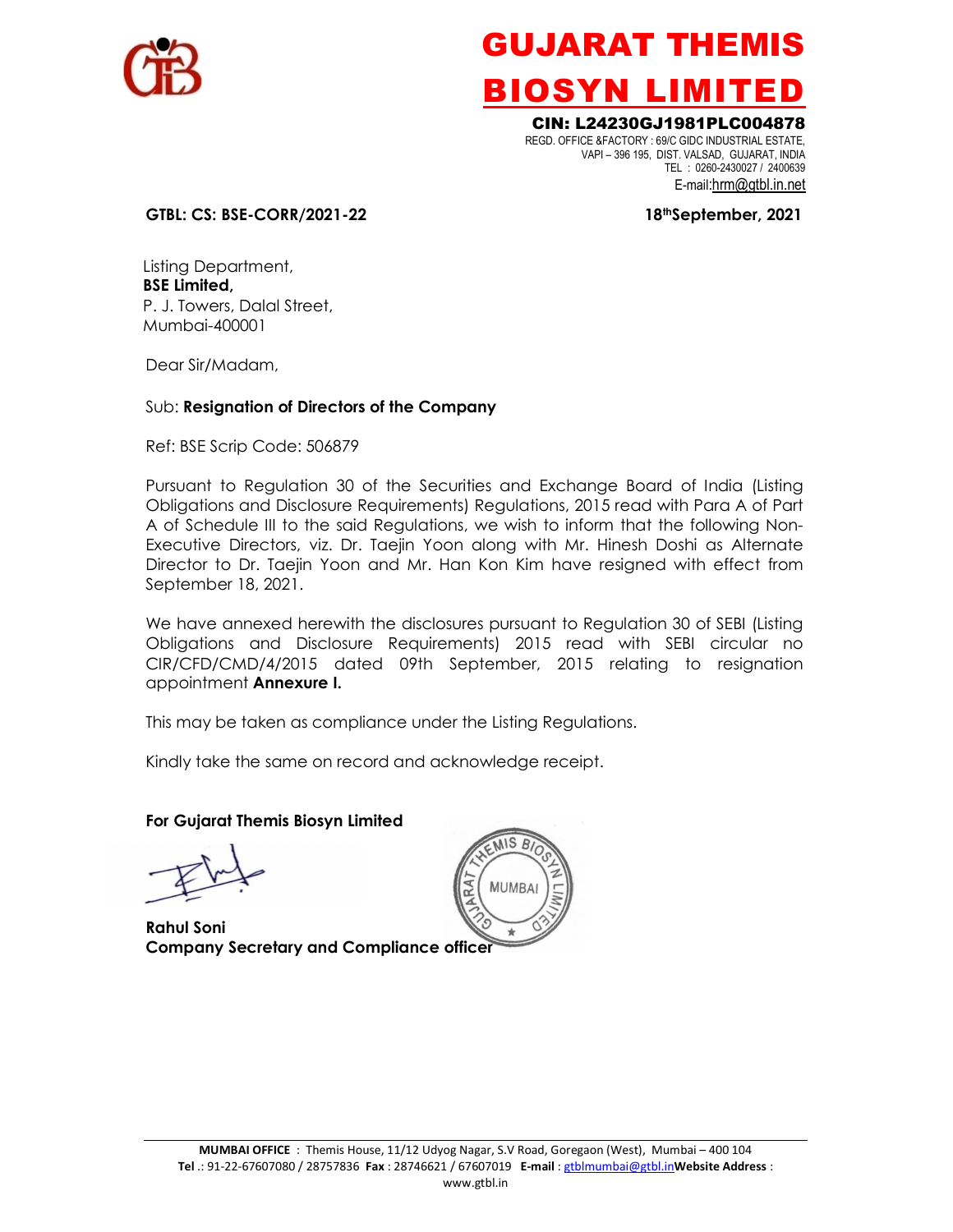

# GUJARAT THEMIS BIOSYN LIMITED

CIN: L24230GJ1981PLC004878 REGD. OFFICE &FACTORY : 69/C GIDC INDUSTRIAL ESTATE, VAPI – 396 195, DIST. VALSAD, GUJARAT, INDIA TEL : 0260-2430027 / 2400639 E-mail:hrm@gtbl.in.net

#### ANNEXURE I

Disclosures pursuant to regulation 30 of SEBI (Listing Obligations and Disclosure Requirements) 2015 read with SEBI circular no CIR/CFD/CMD/4/2015 dated 09th September, 2015.

#### 1. Dr. Taejin Yoon

|                       | <b>Reason for change</b>                                                                             | $\bullet$ | Resignation                      |
|-----------------------|------------------------------------------------------------------------------------------------------|-----------|----------------------------------|
| $\mathcal{P}_{\cdot}$ | Date of<br><b>Cessation/resignation</b>                                                              | $\cdot$   | 18 <sup>th</sup> September, 2021 |
| 3.                    | <b>Brief Profile</b><br>(in case of appointment)                                                     |           | Not applicable                   |
| 4.                    | <b>Disclosure of relationships</b><br>between directors<br>(in case of appointment<br>of a director) |           | Not applicable                   |

Note: Dr. Yoon was representing Yuhan Corporation, Promoter. Consequent to sale of entire stake by Yuhan Corporation, Dr. Yoon has resigned as a Director.

#### 2. Mr. Han Kon Kim

|    | <b>Reason for change</b>                                                                             | $\bullet$ | Resignation                      |
|----|------------------------------------------------------------------------------------------------------|-----------|----------------------------------|
| 2. | Date of<br><b>Cessation/resignation</b>                                                              | $\cdot$   | 18 <sup>th</sup> September, 2021 |
| 3. | <b>Brief Profile</b><br>(in case of appointment)                                                     |           | Not applicable                   |
| 4. | <b>Disclosure of relationships</b><br>between directors<br>(in case of appointment<br>of a director) |           | Not applicable                   |

 Note: Mr. Han Kon Kim was representing Yuhan Corporation, Promoter. Consequent to sale of entire stake by Yuhan Corporation, Mr. Kim has resigned as a Director.